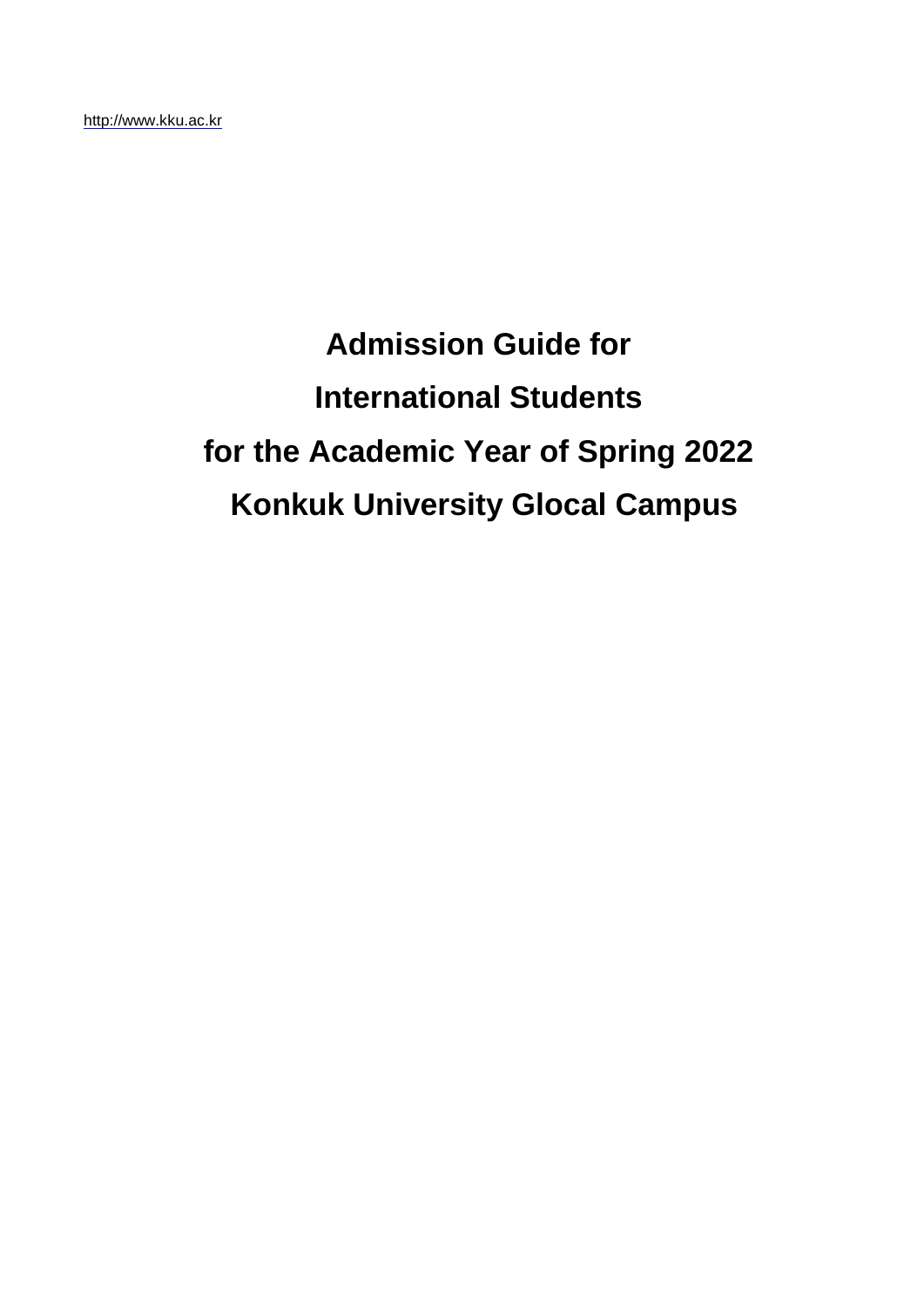

# **Contents**

**Programs for Admission (Freshman and Transfer applicants) Eligibility and Requirements of Application Application Fee Important Notes Filling out Application form Announcement of admissions decisions Graduation Application Instructions Tuition Scholarships Distribution & Registration of Application Housing (on-campus dormitory) Required Documents Medical Insurance**

**Form1 -Admission Application Form for Spring 2022 Form2 -Affidavit of Support Form for Admission for International Students Form3 -Applicant's Personal Record** 

**Contact information**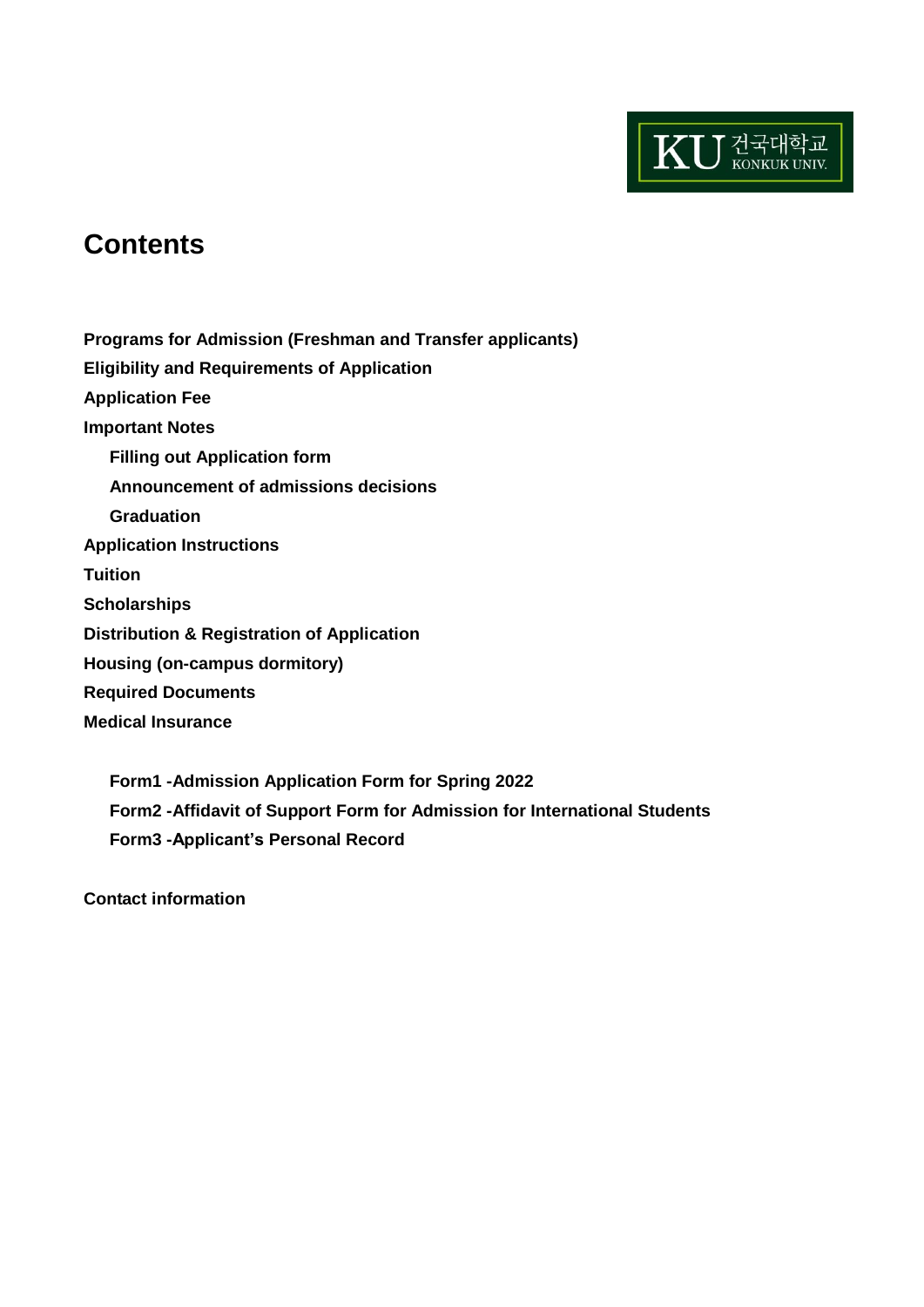# **Konkuk University Glocal Campus Admission Guide for International Students for the Academic Year of 2022 Spring Semester**

# **Programs offered for Admission (Freshman/Transfer Applicants)**

#### 1. Freshman

| College                                              | <b>Major / Track</b>                                                                                                                                                                                                                                                     |
|------------------------------------------------------|--------------------------------------------------------------------------------------------------------------------------------------------------------------------------------------------------------------------------------------------------------------------------|
| <b>College of Design</b>                             | Industrial Design / Interior Design / Fashion Design / Visual Communication & Media Design / Media Contents / Formative Arts                                                                                                                                             |
| <b>College of Humanities</b><br>and Social Science   | Business Administration / Economics And Trade / Police Science / Fire and Disaster Prevention / Library and Information Science<br>' Social Welfare / Mass Communication / Children's Literature and Korean Lang. & Lit. / Department of English Language and<br>Culture |
| <b>College of Science</b><br>and Technology          | Mechatronics Engineering / Computer Engineering / Biomedical Engineering / Green Technology Convergence /<br><b>Applied Chemistry</b>                                                                                                                                    |
| <b>College of Bio Medical</b><br>and Health Sciences | Medicinal Biosciences / Biotechnology / Food Science / Beauty Cosmetics / Sport and Health Studies / Golf Industry                                                                                                                                                       |

### 2. Transfer

| College                                              | <b>Division</b>                      | <b>Major / Track</b>                                                                       |
|------------------------------------------------------|--------------------------------------|--------------------------------------------------------------------------------------------|
| <b>College of Design</b>                             | Design School                        | Industrial Design / Interior Design / Fashion Design                                       |
|                                                      | Media School                         | Visual Communication & Media Design / Media Contents                                       |
|                                                      | Formative Art School                 |                                                                                            |
|                                                      | <b>International Business School</b> | Business Administration / Economics And Trade                                              |
|                                                      | Department of Public Affairs and     |                                                                                            |
|                                                      | Leaders (Police Science)             |                                                                                            |
| <b>College of Humanities</b>                         | Department of Public Affairs and     |                                                                                            |
| and Social Science                                   | Leaders(Library & Information        |                                                                                            |
|                                                      | Science)                             |                                                                                            |
|                                                      | Department of Culture Contents       | Mass Communication / Children's Literature and Korean Lang. & Lit. / Department of English |
|                                                      |                                      | anguage and Culture                                                                        |
| <b>College of Science</b>                            | <b>ICT Convergence Engineering</b>   | Mechatronics Engineering / Computer Engineering / Biomedical Engineering                   |
| and Technology                                       | Department of Green Technology       | Green Technology Convergence / Energy Material                                             |
|                                                      | Convergence                          |                                                                                            |
| <b>College of Bio Medical</b><br>and Health Sciences | <b>Nursing School</b>                |                                                                                            |
|                                                      | (Social Welfare)                     |                                                                                            |
|                                                      | <b>Biotechnology School</b>          | Medicinal Biosciences / Biotechnology / Food Science / Beauty Cosmetics                    |
|                                                      | Divison of Sports Science            |                                                                                            |
|                                                      | (Sport and Health)                   |                                                                                            |
|                                                      | Divison of Sports Science            |                                                                                            |
|                                                      | (Golf Industry)                      |                                                                                            |

※ Transfer applicants should apply to their **desired major**, not to a division or a department.

Some newly created departments do **not** recruit transfer students.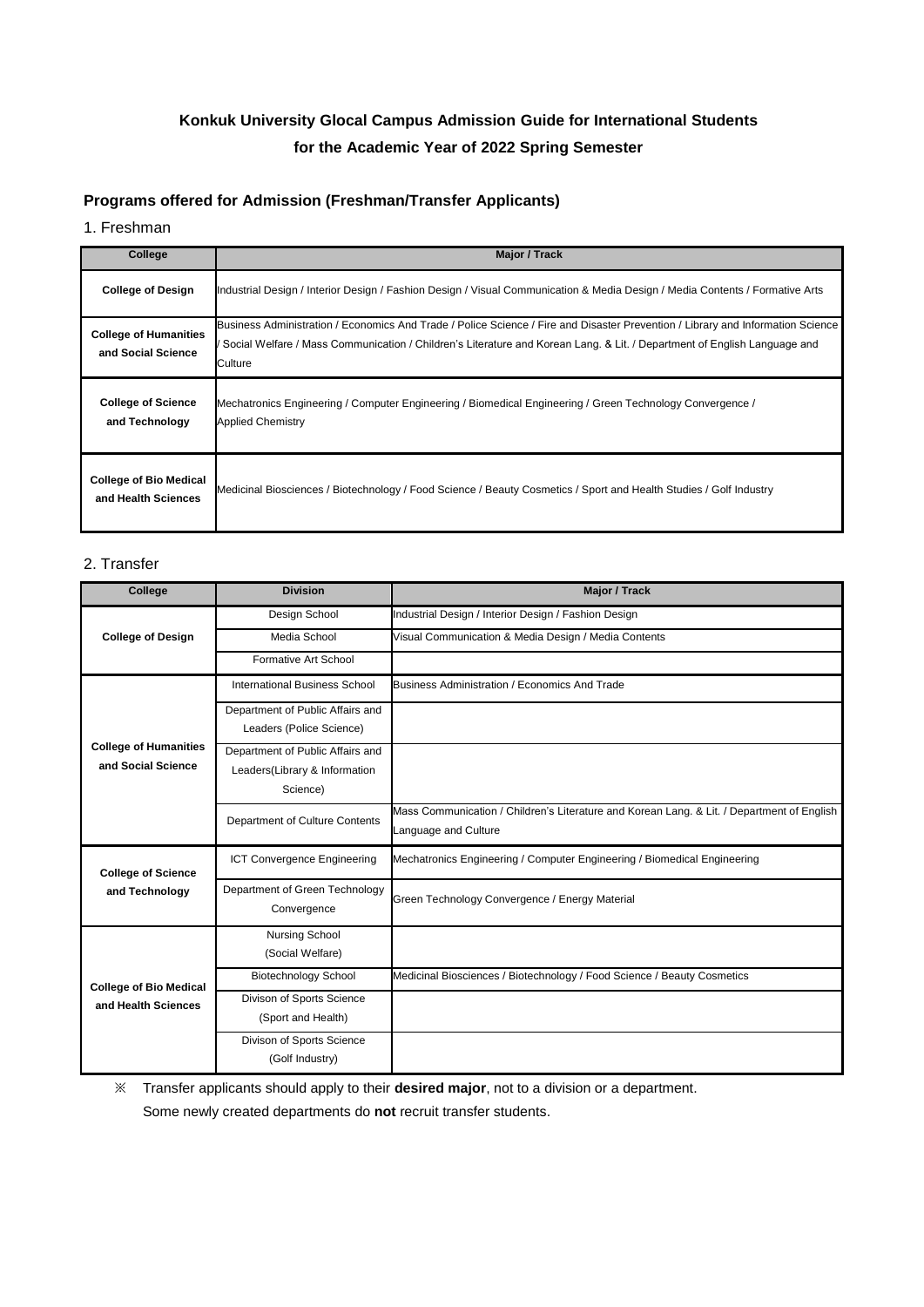# **Eligibility for Application**

- 1. Freshman applicants must meet all the following requirements:
	- 1) Students and their parents are not citizens of Korea.
	- 2) He or she must have completed his or her entire primary and secondary (elementary, junior high and high school) educations outside of Korea.
	- 3) He or she must have a Korean language proficiency that meets the qualification stated in this guide.
- 2. Transfer applicants (to the third year of an Undergraduate program) must meet all the following requirements. 1) Students and their parents are not citizens of Korea.
	- 2) He or she must have completed his or her entire primary and secondary (elementary, junior high and high school) educations outside of Korea.
	- 3) He or she must have a Korean language proficiency that meets the qualification stated in this guide.
	- 4) He or she must have received (or is expected to receive) at least two years of university education at a four-year university (in or outside of Korea) and must earn or be expected to earn at least half of the total credits necessary for graduation.

**\***Applicants currently attending a university in Korea must have earned or scheduled to earn all credits necessary to prove 2 years' college education.

5) He or she is (or scheduled to be) a graduate of a two-year college (in or outside of Korea) or is considered to have an equivalent level of academic intellect as those graduates holding a degree from university in or out of Korea.

#### 3. Definition of term

The term 'Foreigner' refers to those holding neither Korean citizenship nor dual citizenship.

4. Recognition of Academic Achievement acquired outside of Korea

All applicants should have completed regular academic courses in official institutions certified by education related laws of their country.

(Educations that applicants acquired outside of Korea can be acknowledged only when they are done in nationally certified regular institutions.)

# 5. Proof of Language Proficiency

Applicants must satisfy at least one of the language proficiency conditions in Korean or in English.

- (1) Korean Proficiency
	- **Test of Proficiency in Korean (TOPIK) level 4 or higher (Art or Physical Education need level 3)**

(administered by the Korean Institute of Curriculum and Evaluation)

(Test Scores/ Test Grades are valid for two years after the test day.)

\***The deadline of Submission of Certificate: End of February, 2022**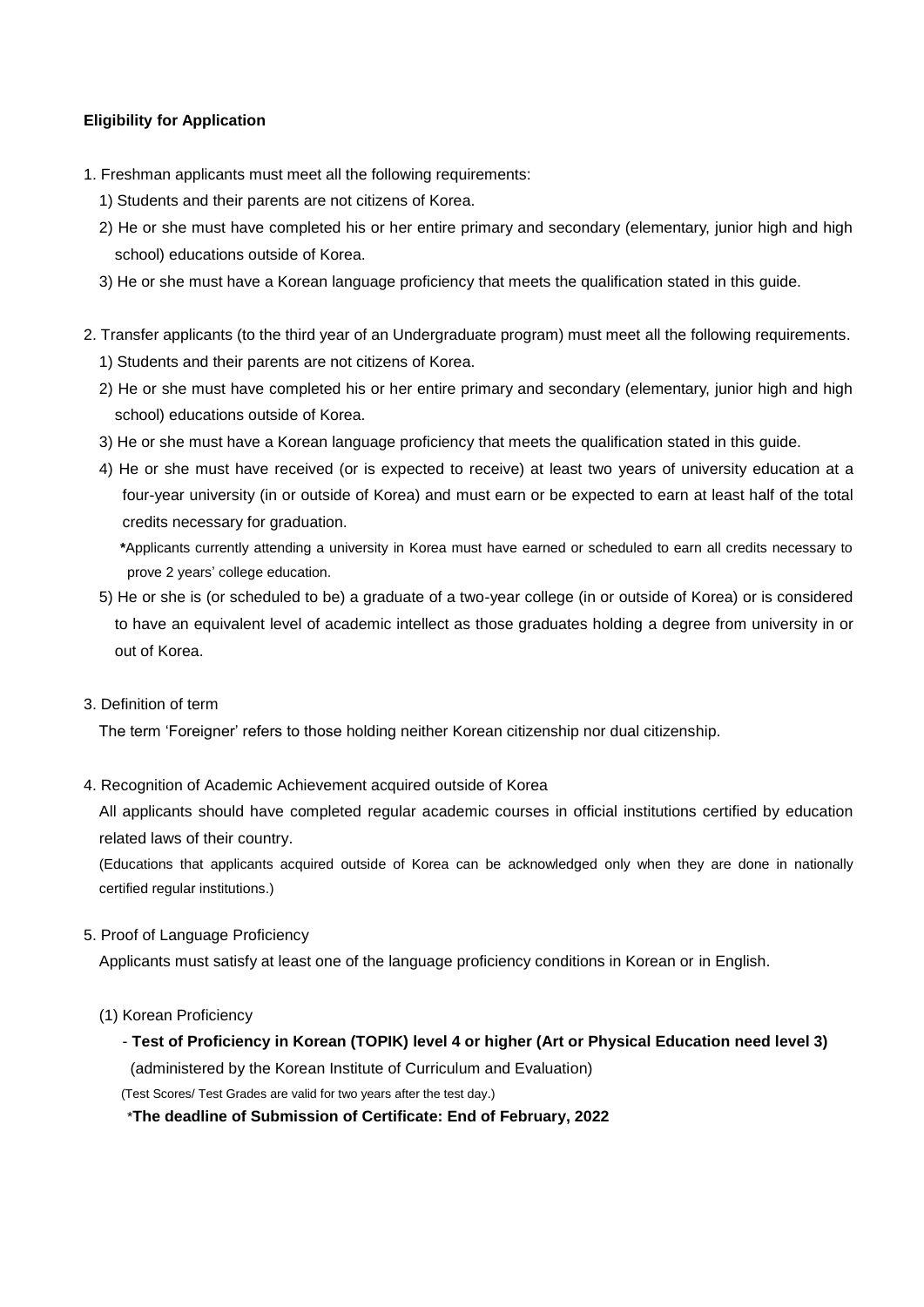# **Application Fee**

Application Fee: ₩100,000 (in Korean won)

Bank: SHINHAN BANK Address :268, Chungwon-daero, Chungju-si, Chungbuk, Korea Beneficiary Account Number:100-022-964472 Beneficiary Account Name: Konkuk University SWIFT Code: SHBKKRSE

#### **Important Notes**

※ All applicants should take full responsibility for any disadvantages due to failure to submit requisite records, omission of important information, documents containing false information, misleading or incomplete documents and mistakes on the applicant's part.

The applicants cannot express negative opinion on the decisions the University made on the applicant's candidacy during the admission procedures.

# 1. Important notes for filling out the application form

- 1) Contact: accurate and reachable contact information on the application form such as e-mail, and phone numbers both in Korea and in the native nation of the applicant
- 2) All applicants should submit full complete documents.

All relevant information must be entered.

Applicants are responsible for all adverse effects on admissions decisions due to falsely entered information or purposely omitted information.

# **\*All applicants will be informed of important notices including interview date and changes in registration instructions via e-mail.**

**Please verify the accuracy of the information on the required application form.**

- 1. Important notes regarding the announcement of admission decisions and registration
	- 1) Admissions decisions for each applicant will be posted on Konkuk university website. ( [www.kku.ac.kr\)](http://www.kku.ac.kr/).

Results will not be notified individually.

- 2) All admitted students must fully understand all important announcements.
- **3) All admitted students must understand that unless they pay the tuition by the end of the registration period, their admission status will be revoked.**
- **2.** Important notes regarding graduation Admitted students have to submit a test report of the Test of Proficiency in Korean (TOPIK) level 4 or higher **before** graduation.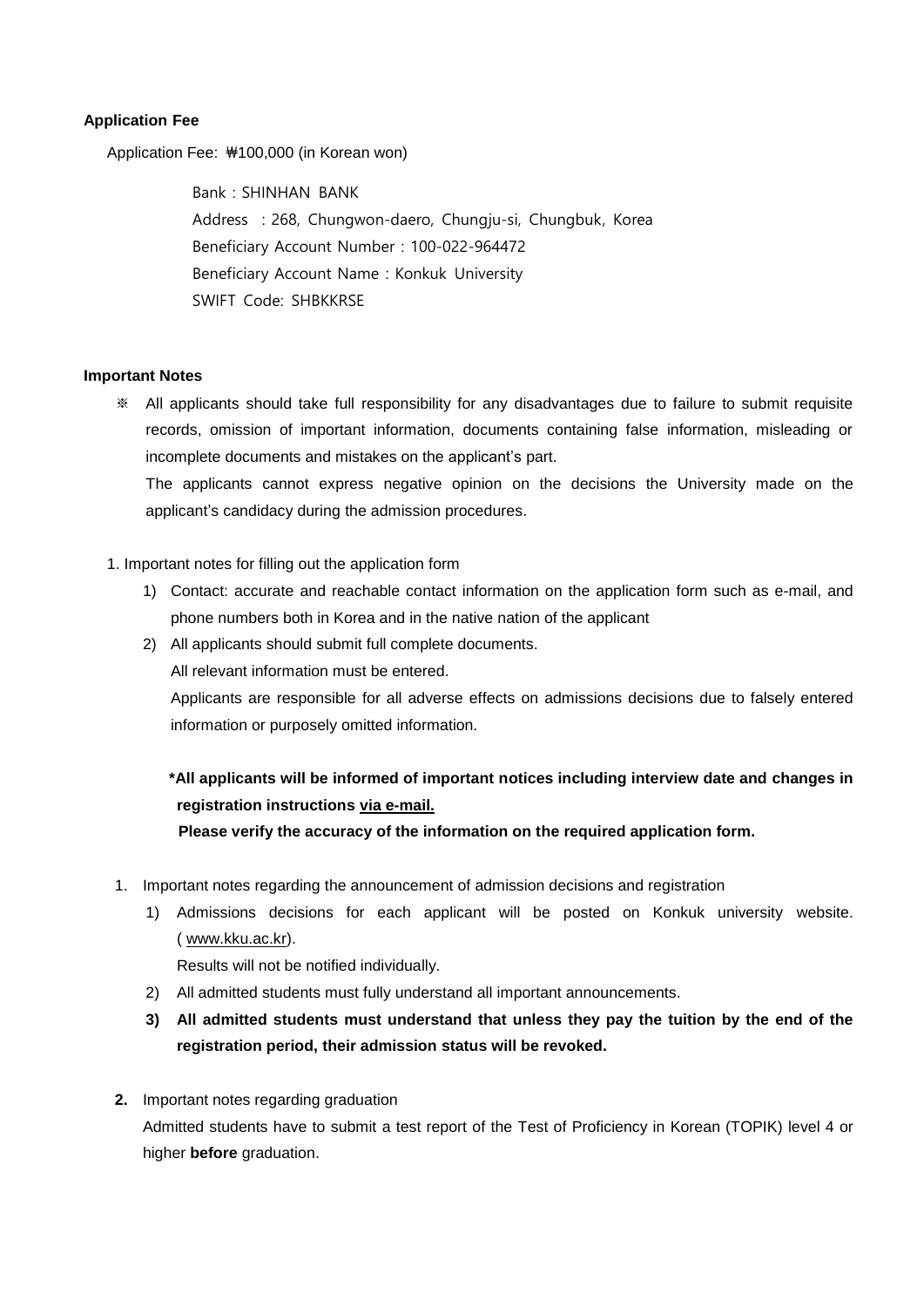# **Students Selection**

 The university will give admission offers to applicants based on their **Interview scores**. Admission will be denied for applicants who are considered to be unable to advance their study and whose interview scores are lower than 60%.

# **Tuition Fee**

1. Admission Fee: ₩334,000

# 2. Tuition

1) Freshman

| <b>College/Major</b>                                                     | <b>Tuition</b>              |  |
|--------------------------------------------------------------------------|-----------------------------|--|
| College of Design                                                        | #5,643,000 / per semester   |  |
| College of Humanities and Social Sciences                                | $#4,031,000 /$ per semester |  |
| <b>College of Humanities and Social Sciences</b>                         | ₩4,836,000 / per semester   |  |
| (Fire and Disaster Prevention)                                           |                             |  |
| College of Science and Technology                                        | ₩4,836,000 / per semester   |  |
| College of Science and Technology                                        | #5,460,000 / per semester   |  |
| (Mechatronics Engineering, Computer Engineering, Biomedical Engineering) |                             |  |
| College of Bio Medical and Health Science                                | ₩4,836,000 / per semester   |  |

※ These tuition fees are set based on 2021 figures and they are subject to change. All figures are in Korean won.

# 2) Transfer

| <b>College/Major</b>                                                                                     | <b>Tuition</b>              |
|----------------------------------------------------------------------------------------------------------|-----------------------------|
| College of Design                                                                                        | #5,643,000 / per semester   |
| College of Humanities and Social Sciences,<br>College of Bio Medical and Health Science (Social Welfare) | $#4,031,000$ / per semester |
| College of Science and Technology<br>(except ICT Convergence Engineering)                                | $#4,836,000 /$ per semester |
| <b>ICT Convergence Engineering</b>                                                                       | ₩5,460,000 / per semester   |
| College of Bio Medical and Health Science<br>(except Social Welfare)                                     | $#4,836,000 /$ per semester |

※ These tuition fees are set based on 2021 figures and they are subject to change. All figures are in Korean won.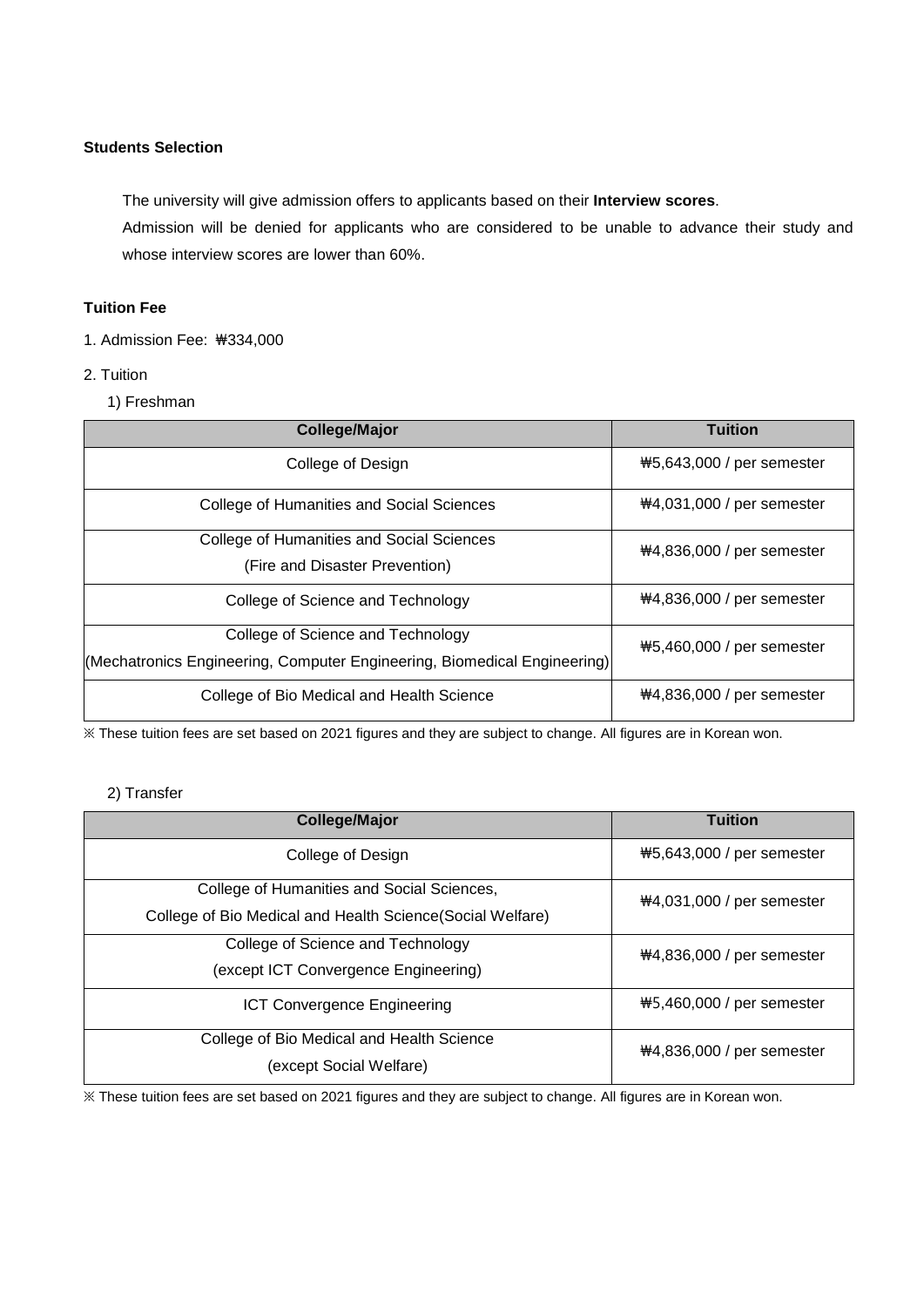# **Scholarships**

- 1. Scholarships for freshman
	- 40% tuition exemption
	- Students holding a certificate of TOPIK level 3 or lower
	- 50% tuition exemption
		- Students holding a certificate of TOPIK level 4
	- 70% tuition exemption
		- Students holding a certificate of TOPIK level 5 or level 6

\*Tuition does **not** include admission fee.

# 2. Scholarships programs to support international students' living expenses

|                            | Requirement        |        |                                  |              |
|----------------------------|--------------------|--------|----------------------------------|--------------|
| <b>Type</b>                | <b>GPA</b>         |        |                                  | Scholarship  |
|                            | (prvious semester) | Credit | etc                              | (won)        |
| Sincerity (誠) scholarship  | 4.0 / 4.5          |        |                                  | 3,000,000    |
| Confidence (信) scholarship | 3.5/4.5            |        |                                  | 2,400,000    |
| Fidelity (義) scholarship   | 3.0 / 4.5          | 15     |                                  | 2,000,000    |
| Encouragement scholarship  | 2.3/4.5            |        |                                  | 1,400,000    |
| Superior Grade scholarship | 3.0 / 4.5          |        | <b>TOPIK 4 Level,</b>            |              |
|                            |                    |        | top 5 % of Students will receive | 2,000,000    |
|                            |                    |        | the scholarship                  |              |
| STEP-UP scholarship        | 2.0/4.5            | 12     | Earn a better GPA compared to    | 600,000      |
|                            |                    |        | previous semester / up to 25%    | $-1,000,000$ |
|                            |                    |        | of total international students  |              |

- ※ International students are entitled to receive scholarships beginning from the second semester of the first year of entrance.
- ※. Students in their additional semester are not eligible to receive the scholarship.
- ※. No double benefit allowed except 'Superior Grade Scholarship'. Recipients of the scholarship other than Superior Grade Achievement

# **Distribution & Registration of Application**

- 1. Distribution of admission instructions and application forms: Download at Konkuk university website [\(www.kku.ac.kr\)](http://www.kku.ac.kr/) available for 24 hours during admission period.
- 2. Registration of application forms and relevant documents: The applicant or the representative of the applicant can register application in person. Registration can be made by post or fax, as well.
- 3. The representative of the applicant should be well aware of all details on the applicant. The representative of the applicant should be able to give clear answers to any questions about the application or the submitted documents.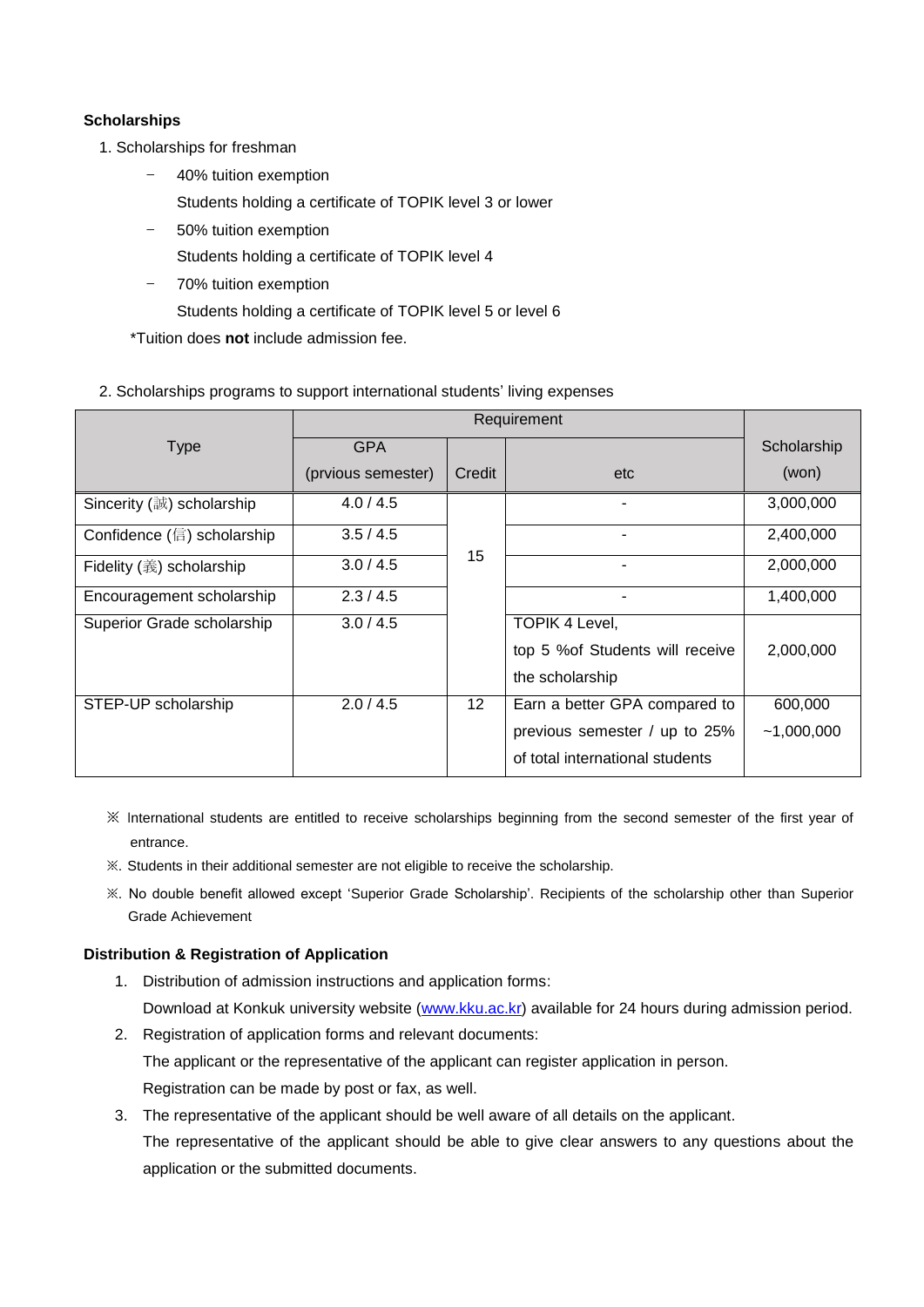- 4. Location to submit application form and relevant documents.
	- Address: 306 International Education Center, International Education Building(K2), Konkuk University Glocal Campus, 268 Chungwon-daero, Chungju-si, Chungcheongbuk-do, 27478 Korea

Tel: +82-43-840-3175

Fax: +82-43-840-3179

- 5. Applicants abroad can send relevant documents and forms to the admissions office via surface mail and the package should arrive at the office before the deadline.
- 6. The university can require additional documents, if necessary.

# **Housing – on-campus dormitory**

Haeoreum Dormitory

|          | Room type   | Price (per semester) |
|----------|-------------|----------------------|
| Mosirae  | Quad room   | 1,276,000 won        |
| Haeoreum | Twin room   | 1,230,000 won        |
|          | Triple room | 1,030,000 won        |

# A.Facilities

- Lounge, cafeteria, music club, ping-pong court, gym, library, shower stalls, wired & wireless internet service for individual students, telephones in each room, seminar rooms, small meeting rooms etc.
	- ※ The dormitory prices stated above are set based on the figures of 2021

# **Submission of required documents**

- 1. Important Notes regarding submission of relevant documents and forms
	- 1) Applicants should take full responsibility for disadvantages due to failure to submit required documents and forms.
	- 2) The university will require additional documents from the applicant, should there be a need to verify the authenticity of the submitted documents.
	- 3) Applicants who receive an admission offer with **a certificate of expectant graduation** should submit **a certificate of graduation and the academic transcript** to Konkuk University within one month from the date of graduation.
- 2. Required Documents
	- One completed Application Form(attached at the end of this admission guide)
	- 4 Passport-size Photos (3.5cm × 4.5cm)
	- **Two copies of passport**